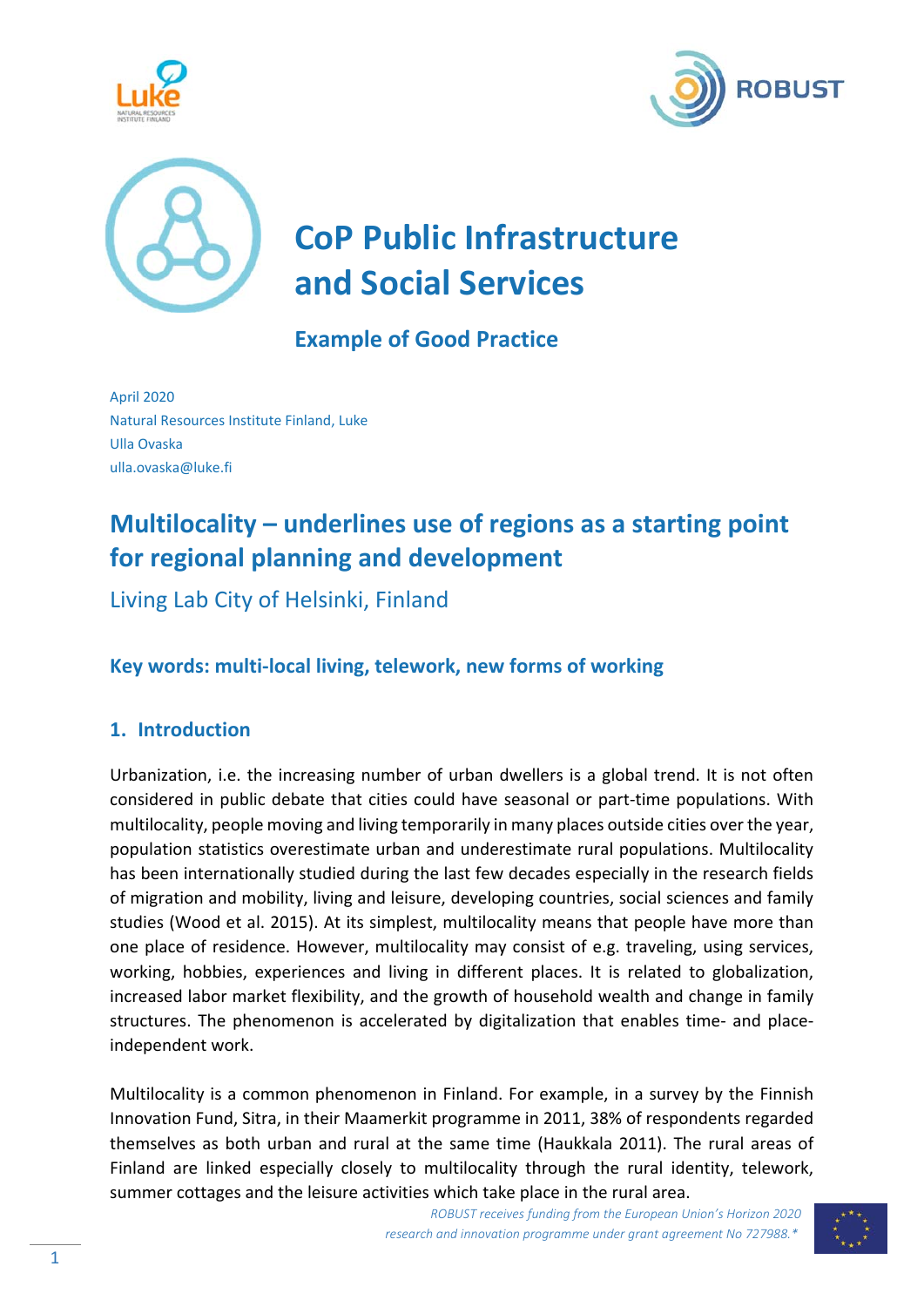



The major explanation for the importance of multilocality in Finland is the high number of summer cottages (more than 500 000) compared with the number of population (5.5 million). The number of summer residents has multiplied within a few decades (Adamiak et al. 2016) and it has been estimated that about 2.2 million Finns regularly spend their time in rural areas, in average 79 days annually (Mökkibarometri = Summer Cottage Barometer 2016). In the near future, multilocality is predicted to increase further. This is supported by studies in which it is predicted that living in well‐equipped summer houses as well as multilocality of living and working in general will increase in the future (Heinonen & Ruotsalainen 2011; Rissanen et al. 2013; Lehtonen et al. 2019).

Multilocality is about grassroots interaction between rural and urban areas. In the context of public infrastructure and services it is important to notice that multi-local and seasonal population forms a large group of people, who also need services outside their official place of residence. It is also important to notice that multilocality is not a simple matter of rural‐ urban interaction, but a multiform phenomenon that integrates urban and rural residents into both directions. Some rural residents have second homes in the cities, some urban inhabitants may have apartments in other cities or abroad, etc. We concentrate here on the seasonal multilocality based on summer cottages since it is the most important form of multilocality in Finland, and in line of the focus of the ROBUST project.

Our future society cannot be based on the idea of people having a single workplace and place of residence. This should also be highlighted in the public debate when considering what kind of society and under what conditions we are building in policymaking.

#### **2. Project Intention / Background information**

Multilocality is different in urban and rural areas, as urban living is often linked to work, study, family reasons and relationships, but in rural areas the phenomenon focuses, in particular, on leisure and seasonal living. Multilocality should be recognized and the conditions for living should be developed at both ends ‐ rural and urban. As already mentioned, it is estimated that 2,4 million Finns are seasonal residents. This population is made up of people who live part of the year outside their registered place of residence, in practice mostly in their summer cottages. The seasonal population has increased because both the number of summer cottages and the time spent there have increased in recent decades.

The importance of the seasonal population is different for the regions (figure 1). According to population statistics, for example, the county of South Savo (Lake Saimaa area) has approximately 145,000 inhabitants on the last day of December in official statistics, but the average number of inhabitants in July is 80,000 more. In addition, during midsummer, the population of South Savo is estimated to double. Problems of regional equality related to multilocality stem from the fact that in South Savo, for example, the cumulative use of 418,000 people during the year is beyond the reach of traditional statistics.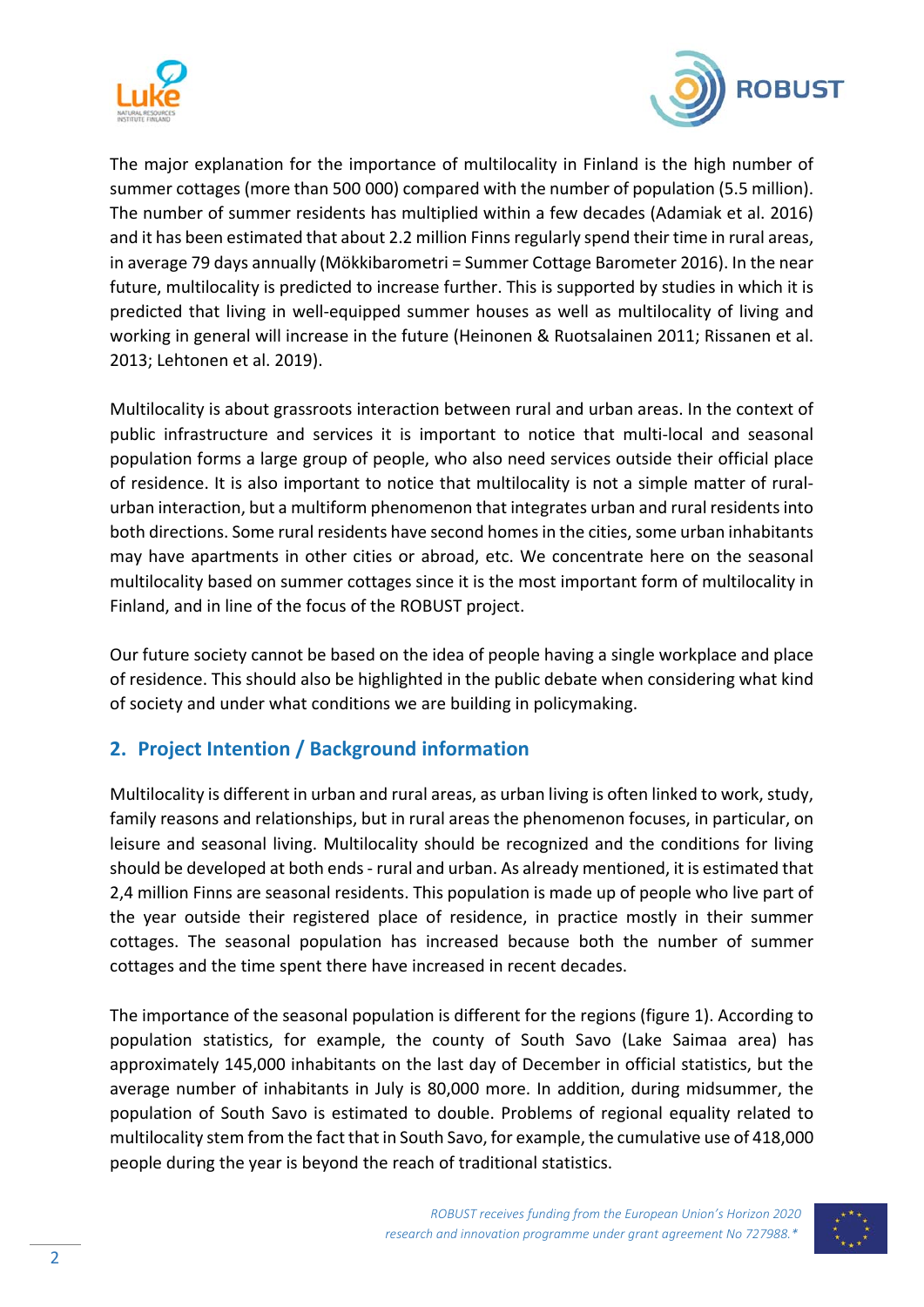



The South Save case demonstrate the situation that the use of rural areas in Finland has not taken into account in the planning of the society.



Figure 1. Registered population, estimated average population and their change in July 2017.

The government supports commuting, second homes (for work), home offices etc. with tax deductions. The municipal taxation system in Finland is based on a single and permanent place of domicile: all the municipal taxes are paid there and they are used for financing the public services for the local people, like health and social services. Multilocal people and families may spend even several months annually in the municipality they have their summer cottage, but they do not pay taxes there and so take not part to financing the public services. This is a problem connected with the use of official statistics based on only one place of residence for people as a base of social and regional planning and resource allocation. These statistics do not recognize seasonal populations. Therefore, these people are neglected in the area when planning infrastructure, public services or distributing, for example, rural development money. Current regional policy and planning favor urban areas as it ignores seasonal mobility.

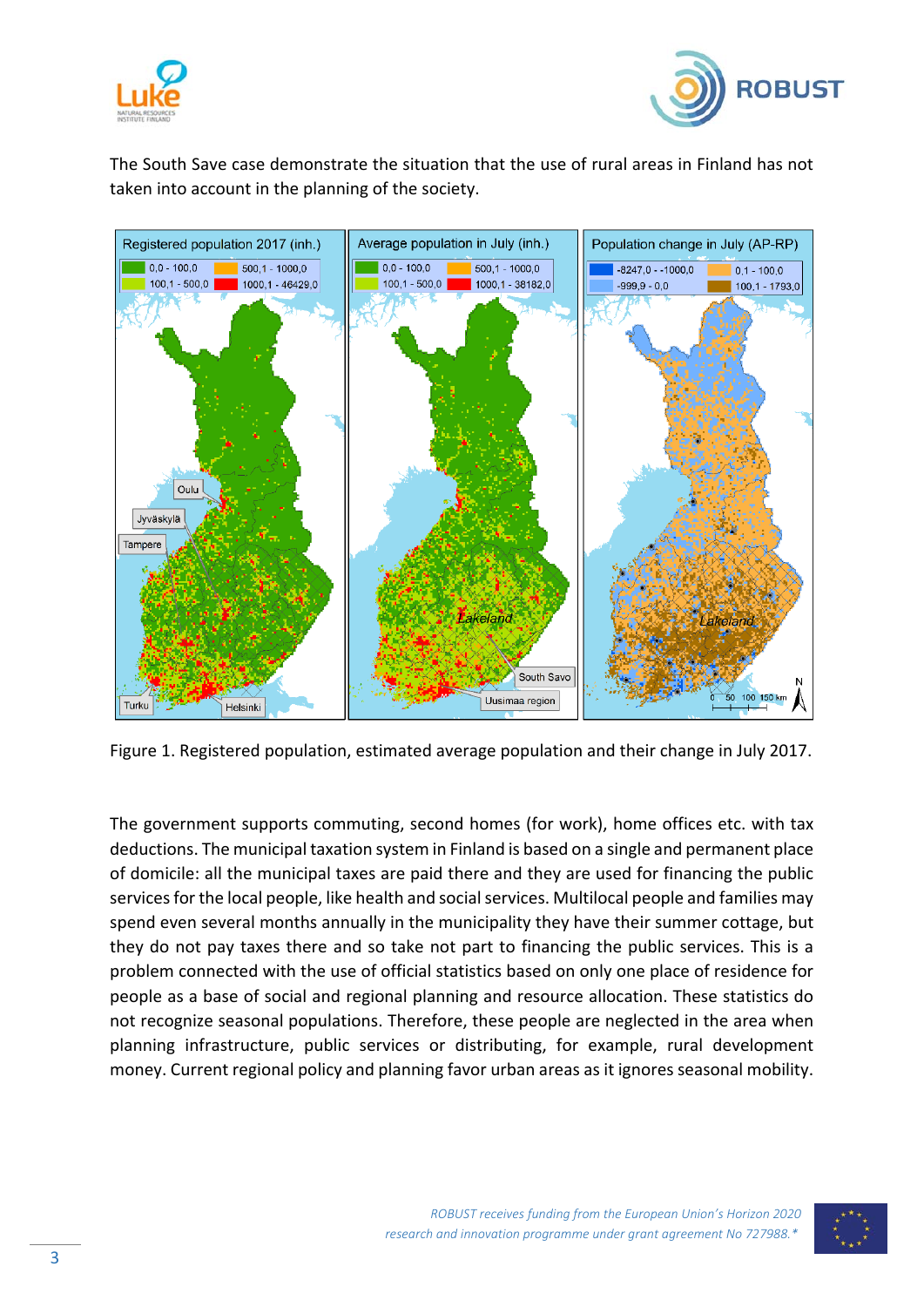



#### **3. Main Description**

Multilocality offers an alternative perspective to the current debate on urbanization and population concentration. It means that the use of (rural) areas has changed its nature over time. Consequently, the relationship between seasonal use and statistical use of areas in society and its development has become relevant. The issue will be even more prominent in the future if multi‐local living and time‐ and place‐independent work become more common.

If the aim is to increase regional equitability in the planning of society, recognizing multilocality and seasonal / part-time use of the areas as an important aspect in the rural-urban integration gives one opportunity to advance this aim. This requires better understanding how areas are used at different times of the year. Therefore, consideration should be given to the need for (regional) policies that take into account the fact, that multi‐local people also live and work outside urban areas for a long period of time, even though formally their place of residence is in the cities. The possibility of teleworking contributes to social, economic and ecological sustainability as it enables the revitalization of rural areas and reduces the number of cars travelling to city offices. On the other hand, the employer can save in office costs.

A challenge is that developments in official statistics and related practices do follow the changes in regional behavior and mobility very slowly, if at all. Official statistics should increase the recognition of multilocality as part of regional development, and thus integrate it more closely into society. However, regardless slow progress in the statistics, there are some practical societal and work‐related examples on actions supporting multilocality. For instance, at the moment time‐ and place‐independent teleworking is based on an agreement between employers and employees (including state/government as an employer). Moreover, the government supports commuting, second homes (for work), home offices etc. with tax deductions. Otherwise multilocality is still neglected but should be better taken into account in regional development and service planning. To conclude, as to yet multilocality is not recognized in statistics that form the basis for planning. Sustainable multilocality requires, for example, services or infrastructure with scalable solutions and systems that adapt more dynamically to changing demand over time (e.g. social and health services, energy production, food, waste, transport).

#### **4. References**

Adamiak, C., Pitkänen, K. & Lehtonen, O. (2016). Seasonal residence and counterurbanization: the role of second homes in population redistribution in Finland. *GeoJournal* 82(5), 1035– 1050. DOI: 10.1007/s10708‐016‐9727‐x.

Haukkala, T. (2011) Monipaikkaisuus – ilmiö ja tulevaisuus. Sitran selvityksiä 54, Helsinki: SITRA.